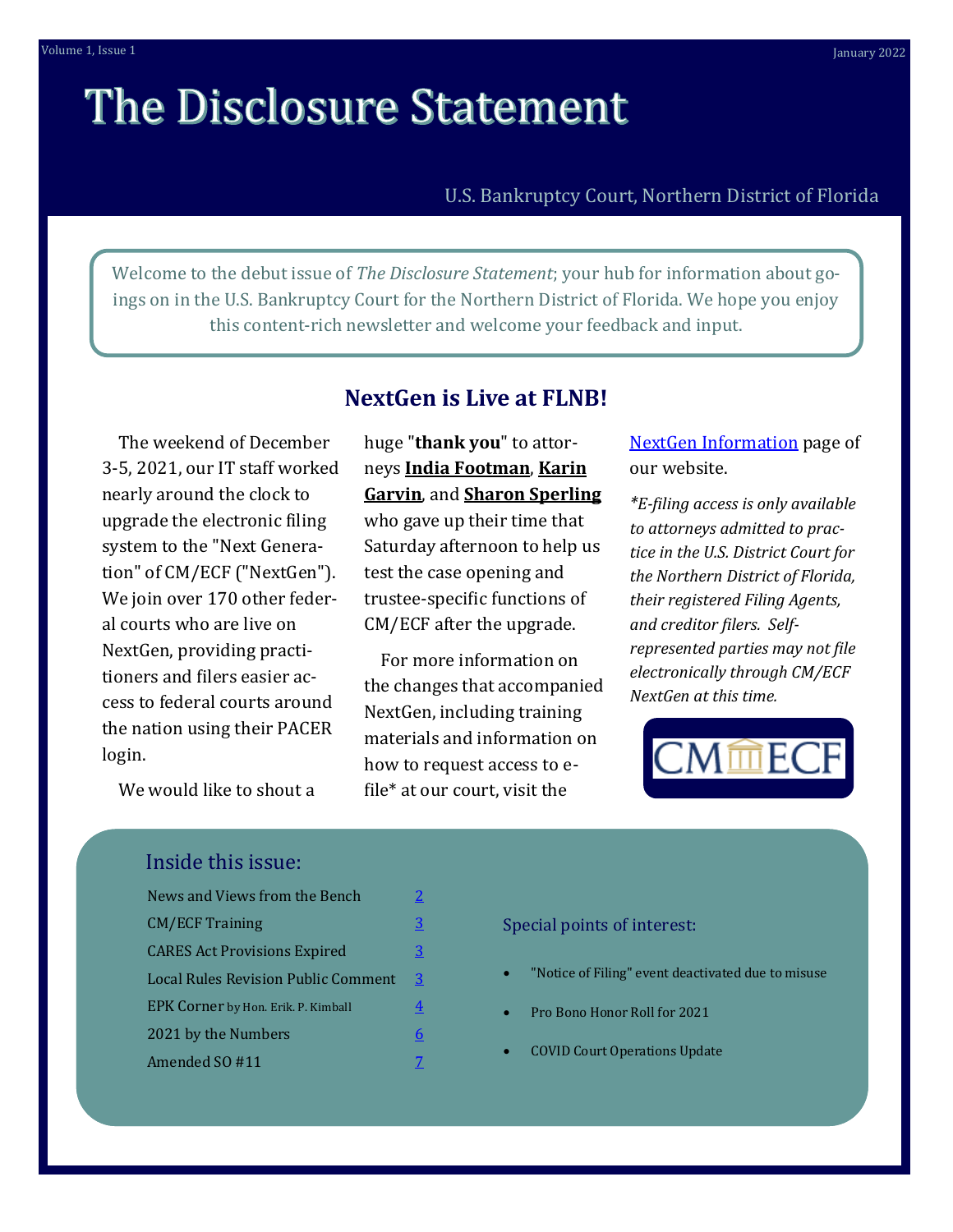## **News and Views from the Bench Hon. Karen K. Specie**

#### **How is it 2022 already????**

<span id="page-1-0"></span>"It is *virtually* impossible to believe that it is now 2022." This statement is not as humorous as it would have been if the Omicron variant of COVID-19 was not spreading like wildfire in this District, as well as the rest of Florida and the US.

Until last week, our Court was making plans to reopen the Tallahassee and Pensacola Clerk's offices to full-time, in person operations. Further, we had scheduled live and hybrid trials in Tallahassee beginning in early February. We are in the process of re-noticing those trials as fully virtual and have no immediate plans to return to live or hybrid hearings. We will continue to handle cases, proceedings, and dockets remotely via CourtCall and Zoom, and will return to hybrid and live trials and hearings in certain cases as soon as it is safe to do so. Although 2021 was challenging, to say the least, here are some things to celebrate as we begin 2022:

#### **SUCCESSFUL LAUNCH OF "NextGen"**

Our IT Staff worked long hours for *months* behind the scenes to prepare our Court and YOU for NextGen. Most instrumental on our success were Bruce Justham, Director of Information Technology, Julie Gibson, Data Quality Analyst/Trainer and Nick Thrasher, Application Administrator. Not only did these individuals work tirelessly on this project, but they had to work on NextGen implementation a total of three times on three different platforms: Test, Train, and Live servers…plus replication servers (i.e., backup servers).

In addition, many thanks to Karin Garvin, Sharon Sperling, and India Footman, who helped ensure NextGen would work smoothly by volunteering to file cases and pleadings on the Saturday afternoon before NextGen went live.

## **LOCAL RULES CHANGES**

Our Local Rules Committee has been working diligently on another round of proposed Local Rules changes designed to enable cases and proceedings to go even more smoothly. Watch for the opportunity to comment on the newest changes soon.

We are grateful to the past Chair, Trevor Thompson, for his herculean efforts cleaning up and finalizing the most recent Local Rules changes. We welcome new committee Chair, Byron "Trey" Wright, and thank him, Mr. Thompson, all other Committee members, Clerk of Court, Traci Abrams, and Tammi Boswell, Director of Court Operations, for their dedication and hard work. Current Committee Members include Mr. Wright and:

| Mary Beth Colón (Secretary) | Karin Garvin | Michael Niles | <b>Sharon Sperling</b> |
|-----------------------------|--------------|---------------|------------------------|
| India Footman               | Roland Kiehn | Logan Sliva   |                        |

#### **BRIEFER BRIEFS PLEASE!**

On August 9, 1940, with the Battle of Britain raging, Winston Churchill penned an important memo on brevity in which he stated:

*To do our work, we all have to read a mass of papers. Nearly all of them are far too long. This wastes time, while energy has to be spent in looking for the essential points. I ask my colleagues and their staffs to see to it that their reports are shorter . . . the saving in time will be great, while the discipline of setting out the real points concisely will prove an aid to clearer thinking.*<sup>1</sup>

Bankruptcy Judge Erik Kimball, of the Southern District of Florida, recently published a similar plea for

*Continued on page 3*

<sup>1</sup>Winston Churchill, *Brevity: Memorandum by the Prime Minister* (Aug. 9, 1940).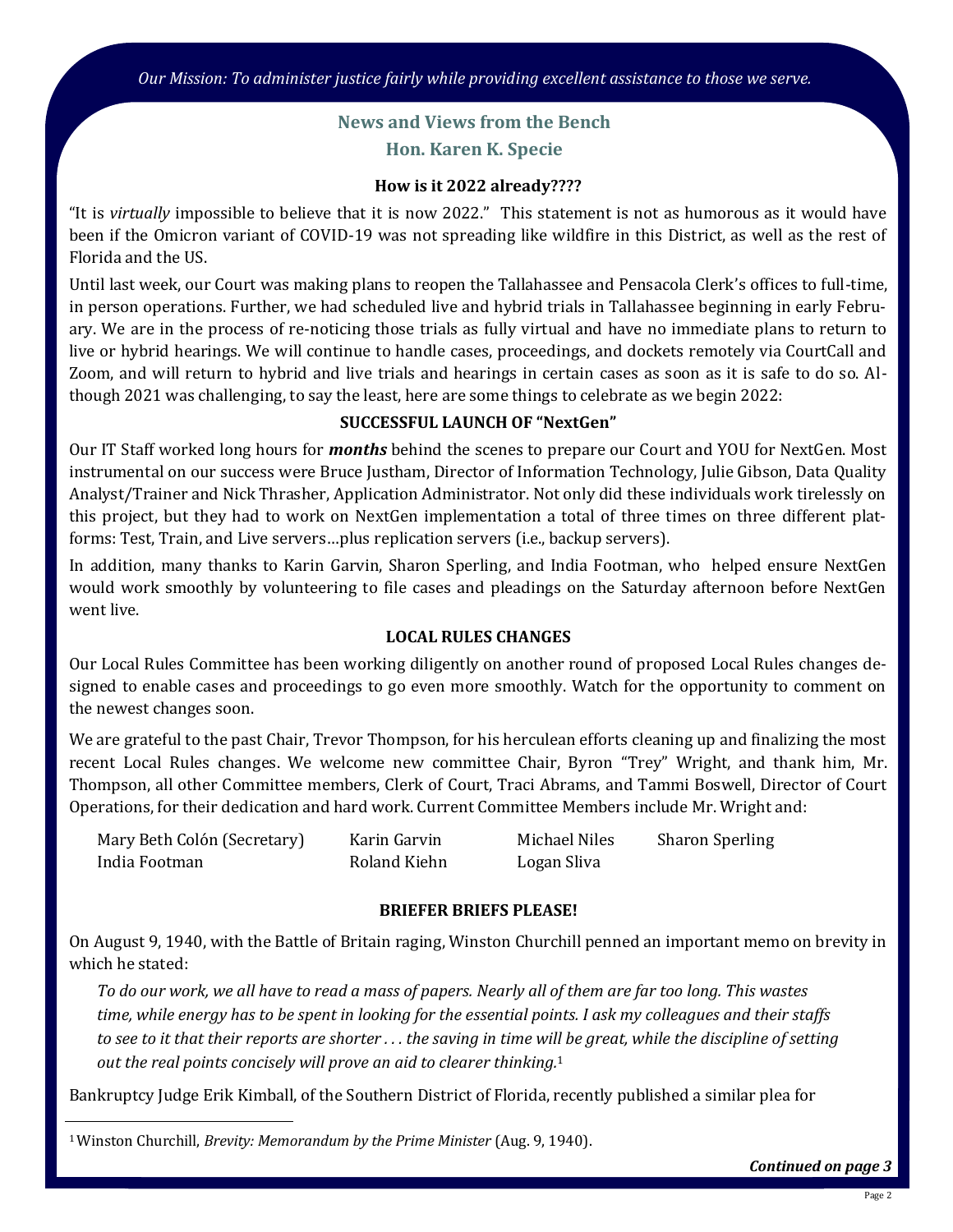## <span id="page-2-0"></span>*News & Views from the Bench (continued from page 2)*

plea for briefer, clearer pleadings. We reprint his article with permission beginning on page 4.

#### **OUR GOALS FOR 2022:**

**GOAL 1** - S*treamline* by creating more approved form motions and orders. *Suggestions are welcome.*

**GOAL 2** - Return Court operations and hearings to "normal," with hybrid hearings and an eventual return to inperson hearings. Meanwhile: *Carefully read notices, docket entries, and orders setting (or re-setting) hearings to see whether a hearing will be live, hybrid, or telephonic.*

**GOAL 3** - An in-person NDFLBBA Seminar this fall.

**GOAL 4** - Implement a Student Loan Mediation Program (thanks to our new Student Loan Mediation Program Committee).

**MOST IMPORTANT GOAL: that each of you, your families, and staff stay safe and healthy, and enjoy the new year.** All who have practiced in the Northern District in 2021, with the help of your staff, have adapted beautifully to our new "normal."

**Thank you** for the cooperation, patience, professionalism, and courtesy you have demonstrated during this past year. We will continue striving to ensure that cases and proceedings are handled timely and efficiently while all of us remain safe and healthy. I wish everyone a happy and healthy 2022 and pray that we can see each other in person again soon.

# CM/ECF Training

PACER and NextGen CM/ECF training resources, including documentation, learning aids, and "how to" videos are available through PACER at https://pacer.uscourts.gov/help.

Our NextGen CM/ECF training database is not accessible without a free "PACER Training" account. Visit https://train-[pacer.psc.uscourts.gov/pscof/registration.jsf](https://train-pacer.psc.uscourts.gov/pscof/registration.jsf) to register for a training account. Once registered, you will need to submit an "E-File Registration" request with our court, found under the "Maintenance" tab in "Manage My Account." The Court will approve your request then use your training PACER credentials to login to the CM/ECF [NextGen TRAIN](https://ecf-train.flnb.uscourts.gov/) database.

If you are new to electronic case filing in CM/ECF, **we suggest that case openings be performed during normal business hours so that we may provide assistance**, if needed. Please call us at 888-765-1752 or email our **[Help Desk](https://www.flnb.uscourts.gov/ecf-helpdesk)** if you have questions.

## **CARES Act Provisions Expired December 27**

The temporary bankruptcy provisions of the Consolidated Appropriations Act of 2021 (the CARES Act) due to expire on December 27, 2021, were not extended. Accordingly, the *Motion for Discharge per 11 U.S.C. § 1328(i)*  and *Supplemental Proof of Claim for Forbearance Claim* filing events in CM/ECF have been deactivated and are no longer available for use.

## **Local Rules Revision Public Comment Period**

We are in the final stages of preparing proposed revisions to the Northern District of Florida Local Bankruptcy Rules for public review



and comment. Once posted to the Court's website, we will accept comments on the proposed revisions for 30 days. A redline comparison of the proposed revisions will be provided along with instructions for submitting comments. Please watch your email and our website for this announcement.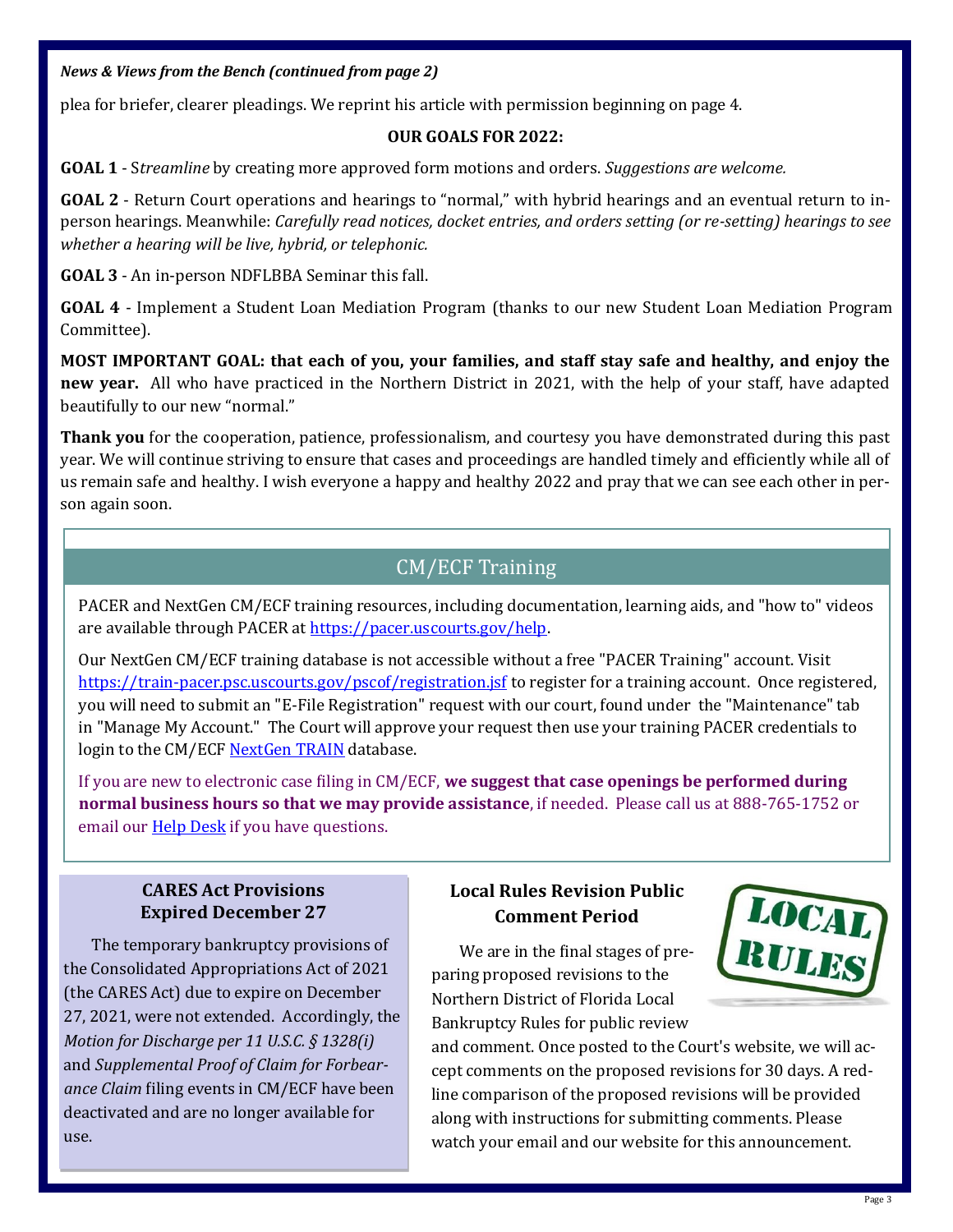<span id="page-3-0"></span>*Our Mission: To administer justice fairly while providing excellent assistance to those we serve.*

*From the December 2021 issue of the Courthouse Beacon News by the U.S. Bankruptcy Court for the Southern District of Florida. Reprinted with permission.*

## **EPK CORNER By: Hon. Erik P. Kimball**

Imagine this is an article entitled *Wiley Champion, Esq. Instructs How To Win Your Case Every Time.* Enticing for sure. You start reading. The opening paragraph needlessly re-states the title, needlessly names the author, who is already mentioned in the title, and then defines the author with a short name that is unnecessary and distracting. The second, third and fourth paragraphs include a lot of confusing history. You have no idea why you are reading that history because there is no context other than the title of the article. On the second page you learn of some other people, entities and happenings. You are not sure why the author mentions those things — they are just more seemingly unrelated facts — but you hope eventually there will be a point to what you are reading. It would certainly be nice to learn how to win your case every time. Finally, on page 3, you get your first hint of the thesis of the article. It is in the middle of the second paragraph on that page. Now it sort of makes sense. You go back and re-read the first two pages hoping to understand how they fit in. Still, it is a little confusing. So you continue. Near the end, there is a sort-of summary followed by a conclusion written in a way to suggest that it logically follows from everything before it, but that connection is vague. You finish the article not quite knowing what you have read. You remember that you are attending a talk by Mr. Champion and hope to learn more then.

This is my experience reading a substantial portion of the motions heard on my motion calendar. I have written about this before. This time I will try to provide some useful rules.

1. **Do Not Blindly Follow Traditional Form**. "A foolish consistency is the hobgoblin of little minds," wrote Ralph Waldo Emerson 180 years ago. Just because you have always started a motion with the formal introduction popular before you were born does not mean it remains (or ever was) useful. Some examples are helpful.

I often see something like this:

Gargantuan Lender Far Fetched Trust, Distant And Complex Loan Pool For Rural Farmer Borrowers, More Gibberish And Endless Words, Series 487 ("GLFFTDACLPFRFBMGAEW Series 487") moves this Honorable Court, after notice and hearing, for an order terminating, annulling, modifying or conditioning the automatic stay under 11 U.S.C.  $\S 362(d)$ , in connection with litigation pending before the 15th Judicial Circuit in and for Palm Beach County, Florida, in which debtor Always About To Fail, LLC (the "Debtor" or "Always About To Fail") is a defendant among others, or, in the alternative, dismissing the chapter 11 case of the Debtor pursuant to 11 U.S.C. § 1112(b), with prejudice for 2 years, and for other relief the Court deems just, and seeks an expedited hearing thereon.

With that opening, all I know is that some entity with an endless name wants relief from stay or dismissal of the case. I have no idea why they want those remedies, why they want an expedited hearing, or even what their relationship is with the debtor or the case.

I would prefer to see this:

Gargantuan Lender\*, a secured creditor with a mortgage on the debtor's principal office, seeks relief from the automatic stay to continue with a foreclosure action that has been pending for 5 years and was previously interrupted by the debtor's two prior chapter 11 petitions. In the alternative, movant seeks dismissal of this case with extended prejudice of 2 years because the debtor filed this case in bad faith for the primary purpose of yet again stymying movant's foreclosure case. In order to permit movant to

*Continued on page 5*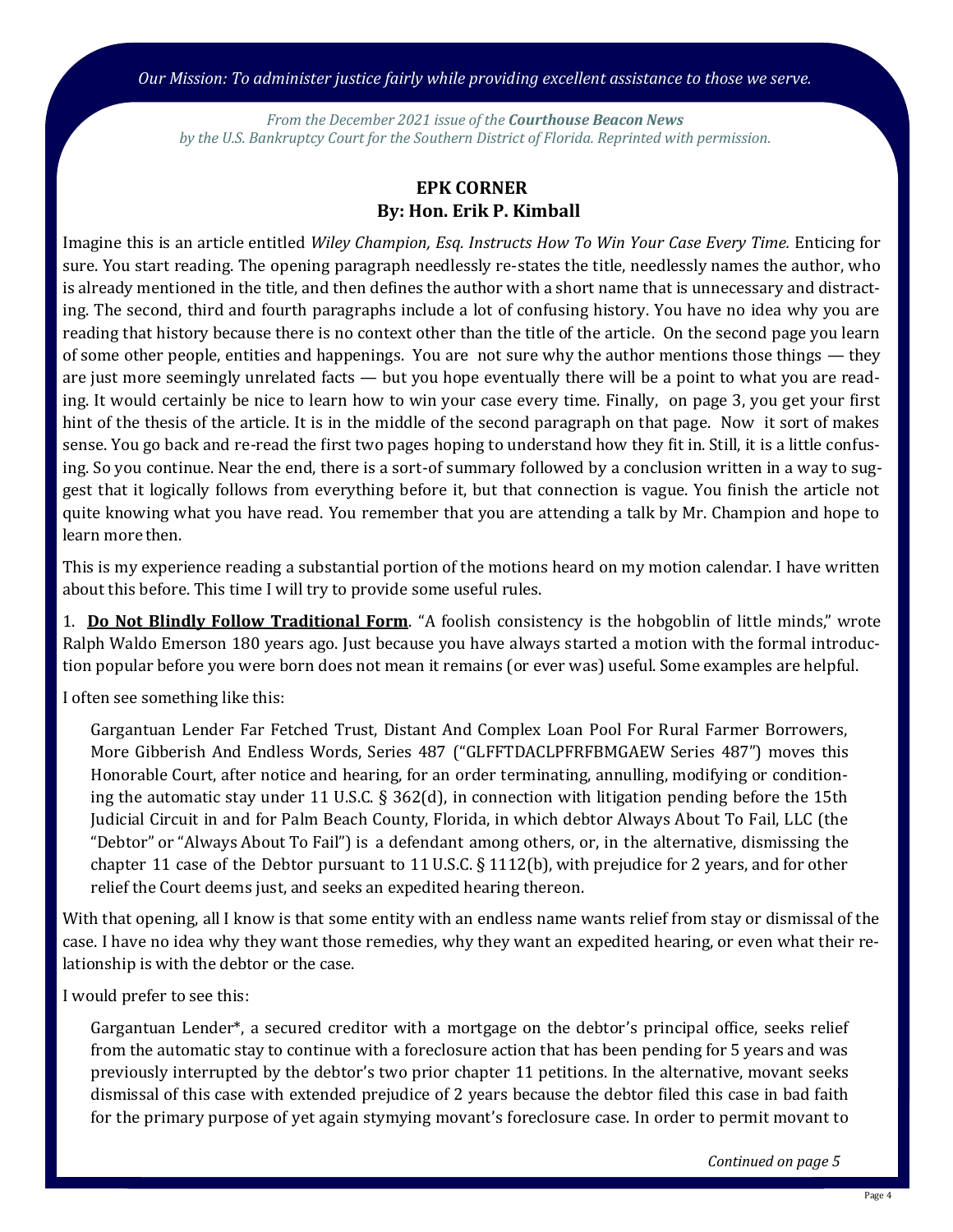#### *EPK Corner (continued from page 4)*

proceed to trial in the foreclosure action after a state court calendar call scheduled for January 3, 2022, movant asks the Court to set this motion for expedited hearing no later than December 27, 2021. [\*Gargantuan Lender's full name appears in a footnote, a rare appropriate use of a footnote in a motion.]

From that text I know that the movant is a mortgagee that has been attempting to foreclose on the debtor's primary office for 5 years, and that the debtor filed two prior petitions that slowed the foreclosure. The movant explains that it wants relief from stay in time to set a foreclosure trial at an upcoming calendar call, and that it wants to dismiss the bankruptcy case with prejudice because of the perceived bad faith of the debtor. In short, I know a lot more about why the motion was filed. Then, as I read the remainder of the motion, I will better understand why I am reading about the history of the parties, the litigation in the state court, and the like.

2. **Defined Terms Are Not Your Friend**. Lawyers love defined terms. I have seen opening paragraphs in motions and responses with 5 or more defined terms. Not only does that make the text difficult to read, it is almost never necessary. In orders I write myself, after naming an individual I typically refer to them as Ms. So-and-so and Mr. Whoever, without including one of those ("Mr. Whoever") after the initial instance of the name. If you have named an individual, you do not need to define them. It is OK to refer to them with a salutation and surname. If the matter involves more than one person with the same surname, include a first initial. Try to avoid referring to the debtor as the "Debtor" as it is impersonal. Likewise, I disfavor referring to parties as plaintiff and defendant unless this makes for a cleaner presentation in light of the parties' actual names. Even then, once you have named the parties and referred to them as plaintiff and defendant, there is no need to create defined terms or capitalize those words. For corporate entities as well, I shy away from using formal defined terms. If the movant is Carnivore Enterprises, LLC, it is OK to use "Carnivore Enterprises" or just "Carnivore" without adding a specific definition as the reference is obvious. Defined terms are appropriate only where they are necessary to avoid confusion, such as when corporate entities use similar names and you refer to them repeatedly.

3. **Headings Are Your Friend**. Even in a relatively short motion, headings can be helpful. By including a few brief headings, you give me a road map for your presentation that hopefully illuminates the summary in your opening paragraph. Headings facilitate my understanding of what you are asking for and why you believe you are entitled to the requested relief. If you feel compelled to set out details for a series of documents or contracts, such as loan and security agreements, complete with parties, dates and the like, please include a heading entitled "Loan and Security Documents" or something similar and I will know to skim that section. It is almost never necessary to include such detail in a motion because those facts are rarely in dispute. If you know there is likely to be a dispute about some aspect of documentation underlying a claim, then focus on that. For example, if you know a debtor will dispute perfection of a secured claim, then address that briefly in the motion.

4. **Be Brief and Direct**. Many years ago, I received a motion filed by a dean of the bankruptcy bar who later became my partner (and is now retired). His request for relief arose in a very large case. He represented a creditor with an enormous claim based on a series of complex transactions. His client's contracts were difficult to explain even in person. His motion was 5 pages long. No sentence exceeded 10 words and he used only active verbs. His opening paragraph identified his client and its relationship with the debtor and others, explained what he wanted from the court, cited a relevant statutory provision, and explained why his client was entitled to what it wanted. He then presented his argument in a series of short paragraphs organized in a logical way. His request for relief seemed the inevitable outcome of the presentation. I wrote a brief cover memo and distributed a copy of that motion to every litigation associate in my firm. "This is how you should write," I said. Even now, when our case filings are down, we are ranked 6th of the 94 districts in caseload per judge. I currently have about 2,800 cases and more than 90 adversary proceedings. In the coming year we expect those numbers to at least double. As you know, I read everything ahead of my motion calendar, often including items previously filed in the relevant dockets. It is in your clients' best interests to make that work easier. In every recent motion calendar there has been at least one instance in my notes where I wrote something like "relief requested unclear until paragraph 14 on page 6." Please don't be that lawyer.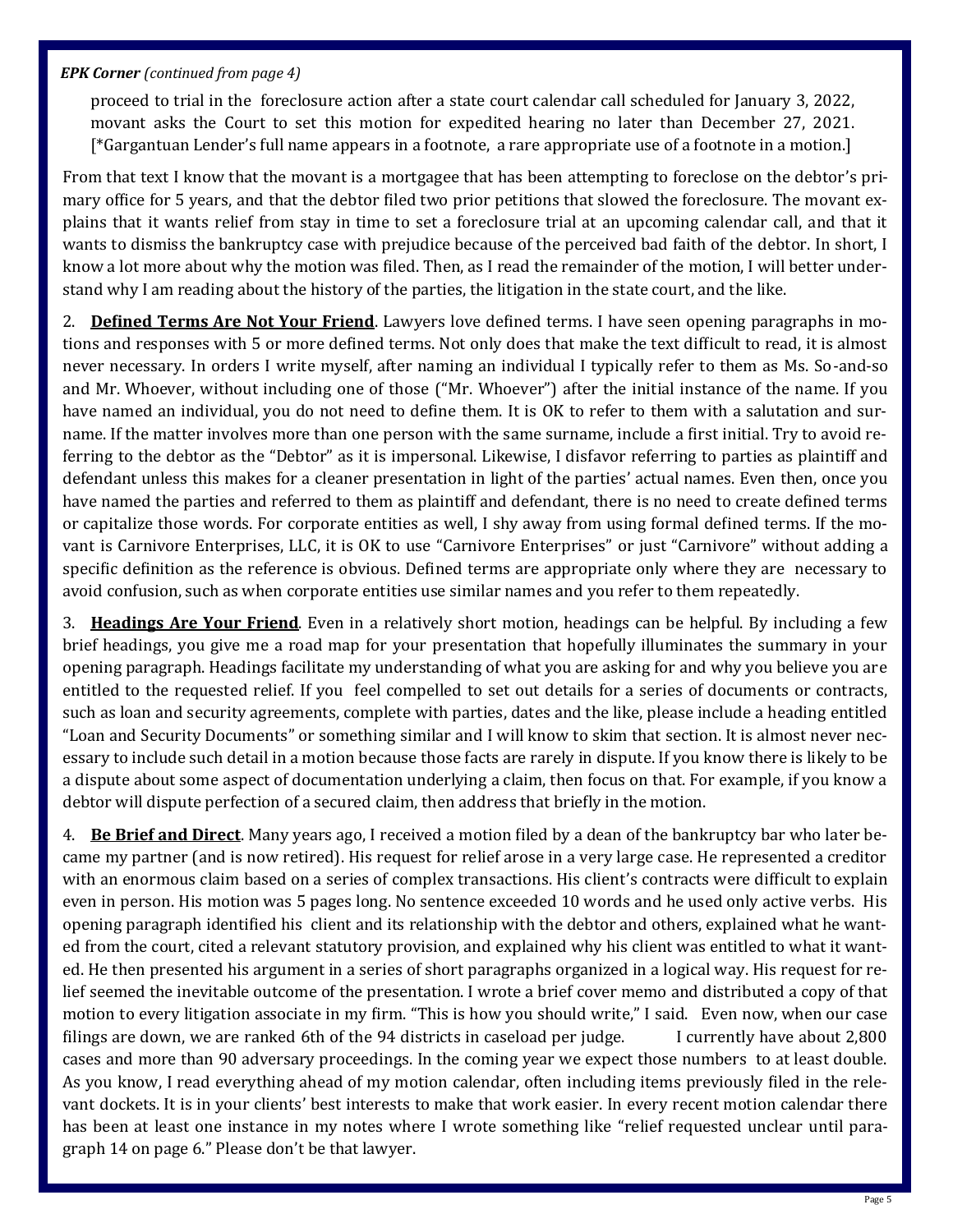## **"Notice of Filing" Event Deactivated**

<span id="page-5-0"></span>Recent review of the generic "Notice of Filing" event showed that the event was frequently being used to file pleadings and documents for which there is a specific filing event. Use of the correct filing event ensures that many required subsequent actions are performed such as fee collection, setting or removing flags, setting or terminating deadlines, notification to the Courtroom Deputy of an emergency matter or request for an expedited hearing, correctly populating the hearing calendars, and many, many other possible "background" tasks.

With over 2200 filing events in our CM/ECF, we have the bases covered for most routine filings and we add new events regularly as we are advised of the need for those not-so-frequent filings. Please use the key-word Search feature in the CM/ECF menu bar to locate a filing event that fits your needs. If you need assistance locating a filing event, please contact our Help Desk at 888-765-1752 or CMECF HelpDesk@flnb.uscourts.gov for assistance. Be advised that failure to use the correct filing event can result in a Submission Error Notification requiring that you refile your pleading correctly.

## **It's a Wrap! 2021 by the Numbers**

As with the other bankruptcy courts in the nation, bankruptcy case filings in the Northern District of Florida continued to decline in 2021. We had a total of 1625 bankruptcy cases opened over the 12-month period ending December 31, 2021; this number being 37% below the 12-month period ending December 31, 2020. Of these case openings, 51% were in the Pensacola division. Other FLNB activity for the year included:

| <b>Bankruptcy</b><br><b>Case Openings</b> | Gainesville |     | Pensacola Tallahassee | Panama<br>City | <b>District</b><br><b>Total</b> |
|-------------------------------------------|-------------|-----|-----------------------|----------------|---------------------------------|
| Ch <sub>7</sub>                           | 188         | 697 | 307                   | 109            | 1301                            |
| Ch 11                                     |             | q   | 14                    |                | 36                              |
| Ch 12                                     |             |     |                       |                |                                 |
| Ch 13                                     | 60          | 116 | 92                    | 18             | 286                             |
| Ch 15                                     |             |     |                       |                |                                 |
| Total                                     | 254         | 823 | 413                   | 135            | 1625                            |

- 32 cases reopened
- 1811 cases closed
- 50 adversary proceedings initiated
- 3925 motions filed
- 2904 hearings scheduled
- 66,552 docket entries made

The monthly and year-to-date caseload statistics for our court and a "Filings by County" table are posted to our website by the 15th of each month. Official numbers for national bankruptcy filings will be published by the Administrative Office of the United States Courts at [www.uscourts.gov](http://www.uscourts.gov) when available.

"What you think, you become. What you feel, you attract. What you imagine, you create." - Buddha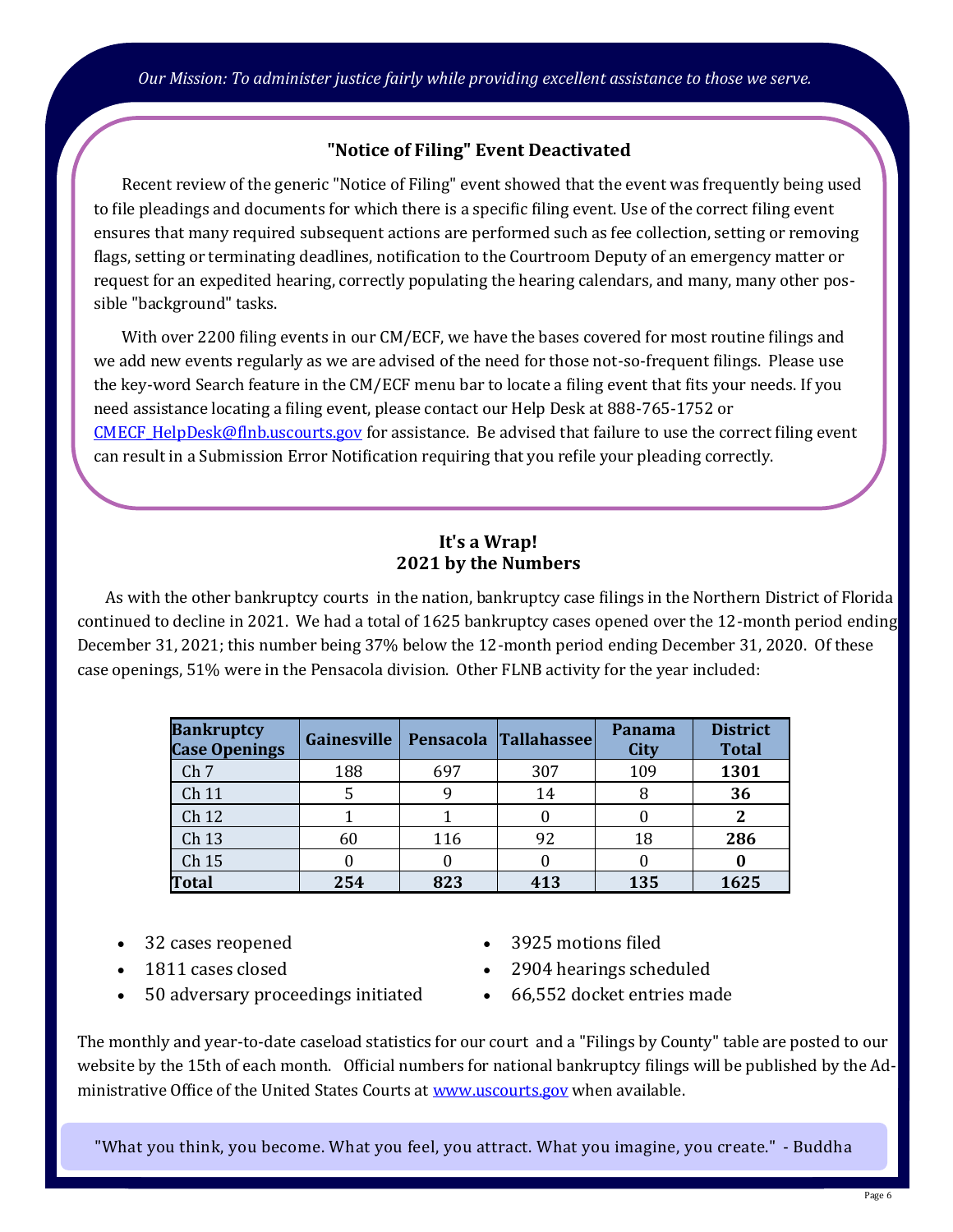# **Amended Standing Order No. 11 Re Electronic Case Filing Effective December 2, 2021**

<span id="page-6-0"></span>Chief Judge Karen K. Specie signed Amended Standing Order #11 Regarding Electronic Case Filing which addresses updates to the *Administrative Procedures for the Filing, Signing, and Verification of Pleadings and Documents by Electronic Means* (the ["Administrative Procedures"](https://www.flnb.uscourts.gov/sites/flnb/files/admin_procedures.pdf)). These updates were effective December 6, 2021 and include the following:

- Registration information updated in accordance with NextGen CM/ECF requirements.
- Definitions and updated formatting instructions for matrix submissions
- The reference to the ECF Central software was removed. The program is no longer in service. All proposed orders must be uploaded directly through CM/ECF.
- Various terminology updates throughout (e.g., different terms used to describe CM/ECF users were replaced with the term "System Participant).

The Administrative Procedures were updated numerous times in 2021. Please take a few minutes to refresh your knowledge of the requirements and responsibilities of e-filing access in our court.

## **Pro Bono Honor Roll**

We take pleasure in recognizing the efforts of attorneys who provided legal assistance, without compensation, to debtors in our district in 2021. These *pro bono* services greatly benefit our nation's bankruptcy system and all of its components. We thank these volunteers for their current and continued support in serving the people of the Northern District of Florida:

> Amy Logan Sliva Sliva Law Firm, LLC

India Footman Footman Law Firm, P.A.

Byron Wright Bruner Wright, P.A.

Martin Lewis Lewis & Jurnovoy, P.A.

Kevin Forsthoefel Ausley & McMullen, P.A.

Sharon Sperling Law Office of Sharon T. Sperling

# COVID Court Operations Update

## **Delayed Reopening of Standard Intake Operating Hours**

Given the abrupt increase in positive COVID-19 diagnoses in Leon and Escambia counties in recent weeks, the return to standard Clerk's Office Intake counter hours in Tallahassee and Pensacola has been delayed. In-person assistance at the Clerk's Office is reserved for payments and emergency matters on Tuesdays,

Wednesdays, and Thursdays from 9:00 a.m. to noon, local time. Please note:

- All visitors must wear a mask while in the courthouse lobbies or other public spaces per District Court [order.](https://www.flnb.uscourts.gov/sites/flnb/files/general-orders/20210729_AdminOrder_COVID19_UpdatedMaskRqmt_Dktd.pdf)
- We encourage you to ask administrative and procedural questions by telephone or email. *(Clerk's Staff cannot*

*provide legal advice.)*

• Filings by selfrepresented parties are accepted by email, *or* fax, *or* drop box, *or* mail. *Please choose only one method of filing.*



[https://www.flnb.uscourts.gov/news/covid](https://www.flnb.uscourts.gov/news/covid-19-court-operations-update)-19-court-operations-update